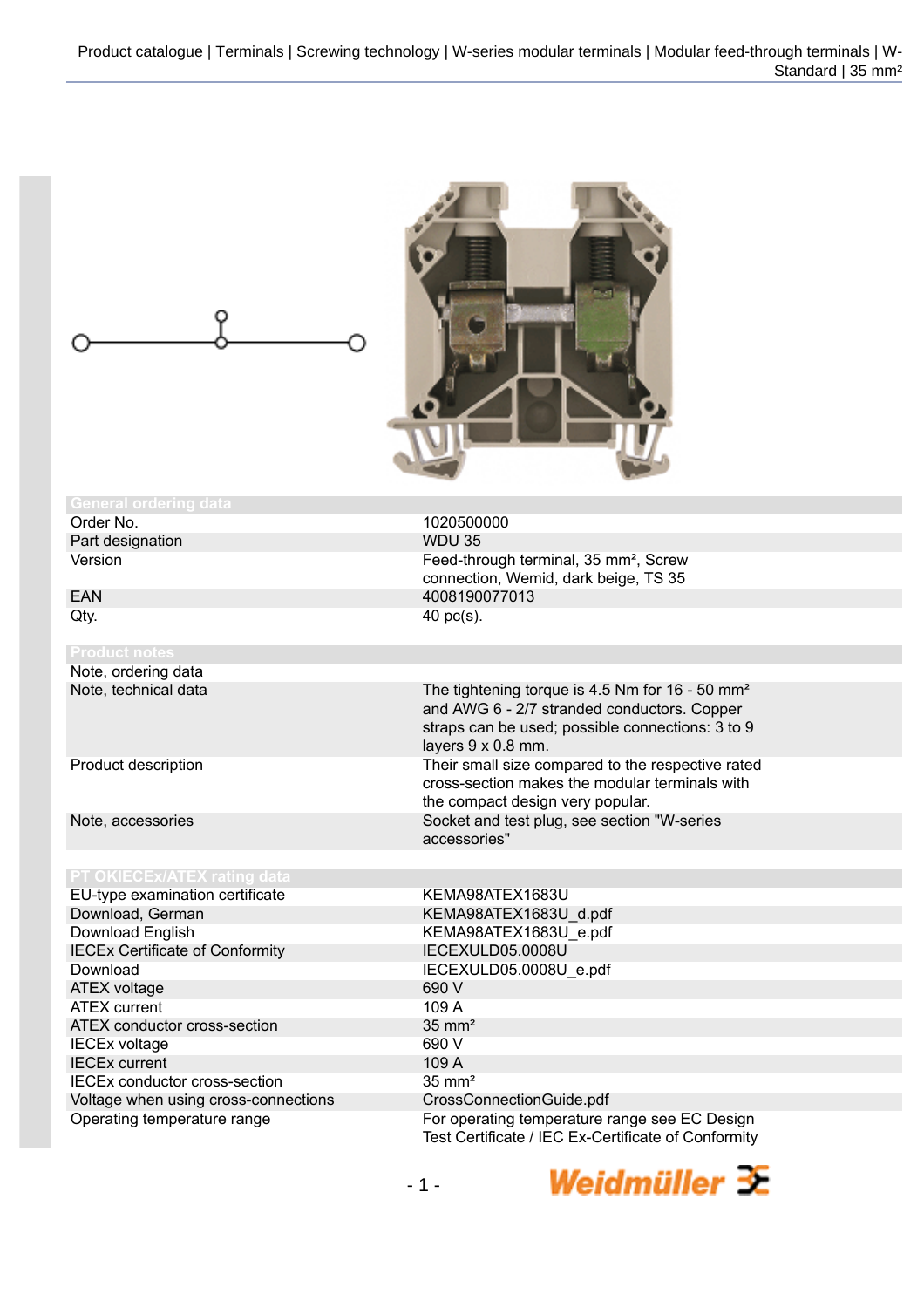| <b>PT OKIECEX/ATEX rating data</b>                |                       |
|---------------------------------------------------|-----------------------|
| Marking EN 60079-7                                | Ex e II               |
| Marking ATEX Directive 94/9/EC                    | Ex II 2 G D           |
|                                                   |                       |
| 2 clampable conductors (H05V/H07V) with           |                       |
| equal cross-section (rated connection)            |                       |
| Solid, min.                                       | $2.5$ mm <sup>2</sup> |
| Solid, max.                                       | $10 \text{ mm}^2$     |
| Stranded, min.                                    | $16 \text{ mm}^2$     |
| Stranded, max.                                    | $16 \text{ mm}^2$     |
| Flexible, min.                                    | $2.5$ mm <sup>2</sup> |
| Flexible, max.                                    | $16 \text{ mm}^2$     |
| Flexible with ferrule, min. (DIN 46228 pt 1)      | $2.5$ mm <sup>2</sup> |
| Flexible with ferrule, max. (DIN 46228 pt 1)      | $16 \text{ mm}^2$     |
|                                                   |                       |
| <b>Additional technical data</b>                  |                       |
| Colour of insulating material                     | dark beige            |
| Connection direction                              | on side               |
| End plate required                                | Yes                   |
| Explosion-tested version "Ex e"                   | Yes                   |
| Installation advice                               | <b>TS 35</b>          |
| Insulating material                               | Wemid                 |
| Levels cross-connected internally                 | No                    |
| No. of identical terminals                        | 1                     |
| No. of levels                                     | 1                     |
| No. of terminal strips per level                  | $\overline{2}$        |
| Open sides                                        | right                 |
| Operating temperature range                       | $-50 °C$ , + 120 °C   |
| Product family                                    | <b>W-Series</b>       |
| Type of connection                                | Screwed               |
| Type of mounting                                  | Snap-on               |
| UL 94 flammability rating of insulation material  | $V-0$                 |
| Version                                           | Feed-through terminal |
|                                                   |                       |
|                                                   |                       |
| <b>CSA rating data</b>                            | 600 V                 |
| Voltage (CSA)<br><b>CSA</b> current               |                       |
|                                                   | 120 A                 |
| Min. cross-section (CSA)                          | AWG 12                |
| Max. cross-section (CSA)                          | AWG <sub>2</sub>      |
|                                                   |                       |
| <b>Conductors for clamping (rated connection)</b> |                       |
| Clamping range, min.                              | $2.5$ mm <sup>2</sup> |
| Clamping range, max.                              | $50 \text{ mm}^2$     |
| Type of connection                                | Screw connection      |
| 2nd type of connection                            | screwed               |
| Connection direction                              | on side               |
| No. of connections                                | $\overline{2}$        |
| Stripping length                                  | <b>18 mm</b>          |
| Clamping screw                                    | M 6                   |
| <b>Blade size</b>                                 | $6.5 \times 1.2$ mm   |
| Tightening torque range                           | 4.05.0 Nm             |
| Gauge to IEC 60947-1                              | B <sub>8</sub>        |

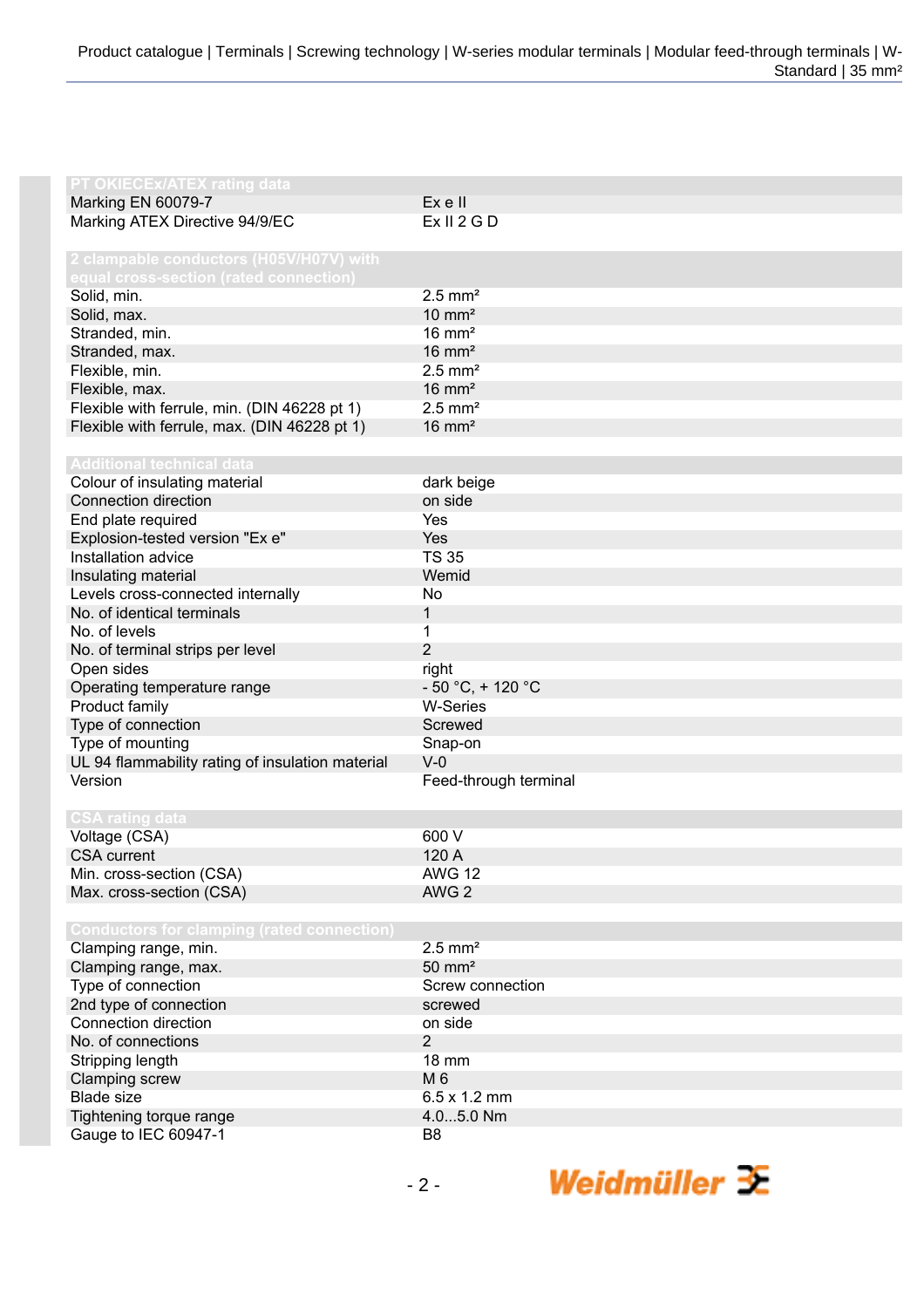| <b>Conductors for clamping (rated connection)</b>               |                         |
|-----------------------------------------------------------------|-------------------------|
| Solid, min.                                                     | $2.5$ mm <sup>2</sup>   |
| Solid, max.                                                     | $16 \text{ mm}^2$       |
| Stranded, min.                                                  | $2.5$ mm <sup>2</sup>   |
| Stranded, max.                                                  | $50 \text{ mm}^2$       |
| Flexible, min.                                                  | $2.5$ mm <sup>2</sup>   |
| Flexible, max.                                                  | $35 \text{ mm}^2$       |
| Flexible with ferrule, min. (DIN 46228/1)                       | $2.5$ mm <sup>2</sup>   |
| Flexible with ferrule, max. (DIN 46228/1)                       | $35 \text{ mm}^2$       |
| Flexible, min., ferrule with plastic collar (DIN<br>46228 pt 4) | $2.5$ mm <sup>2</sup>   |
| Flexible, max., ferrule with plastic collar (DIN<br>46228 pt 4) | $35 \text{ mm}^2$       |
|                                                                 |                         |
| Twin wire-end ferrule, min.                                     | $1.5$ mm <sup>2</sup>   |
| Twin wire end ferrule, max.                                     | $16 \text{ mm}^2$       |
| AWG conductor size, min.                                        | <b>AWG 12</b>           |
| AWG conductor size, max.                                        | <b>AWG 1/0</b>          |
| AWG conductor size, min.                                        | $3.31$ mm <sup>2</sup>  |
| AWG conductor size, max.                                        | 42.41 mm <sup>2</sup>   |
| <b>Dimensions</b>                                               |                         |
| Width                                                           | <b>16 mm</b>            |
| Height of lowest version                                        | 63 mm                   |
| Length                                                          | 60 mm                   |
| Weight                                                          | 54 g                    |
| TS 35 offset                                                    | 32 mm                   |
|                                                                 |                         |
| <b>Rating data</b>                                              |                         |
| Rated cross-section                                             | $35 \text{ mm}^2$       |
| Rated voltage                                                   | 1,000 V                 |
| Rated impulse voltage                                           | 8 kV                    |
| Rated current                                                   | 125 A                   |
| Standards                                                       | IEC 60947-7-1           |
| Current with max. conductor                                     | 150 A                   |
| Pollution severity                                              | 3                       |
| <b>Strap connection</b>                                         |                         |
| Strap 1, max.                                                   | 9 layers 9 x 0.8        |
| Strap 1, min.                                                   | 3 layers 9 x 0.8        |
| Strap 2, min.                                                   | $6 \times 9 \times 0.8$ |
|                                                                 |                         |
| UL rating data                                                  |                         |
| Voltage (UL)                                                    | 1,000 V                 |
| Current (UL)                                                    | 150 A                   |
| Min. cross-section (UL)                                         | <b>AWG 12</b>           |
| Max. cross-section (UL)                                         | AWG 1                   |

- 3 -